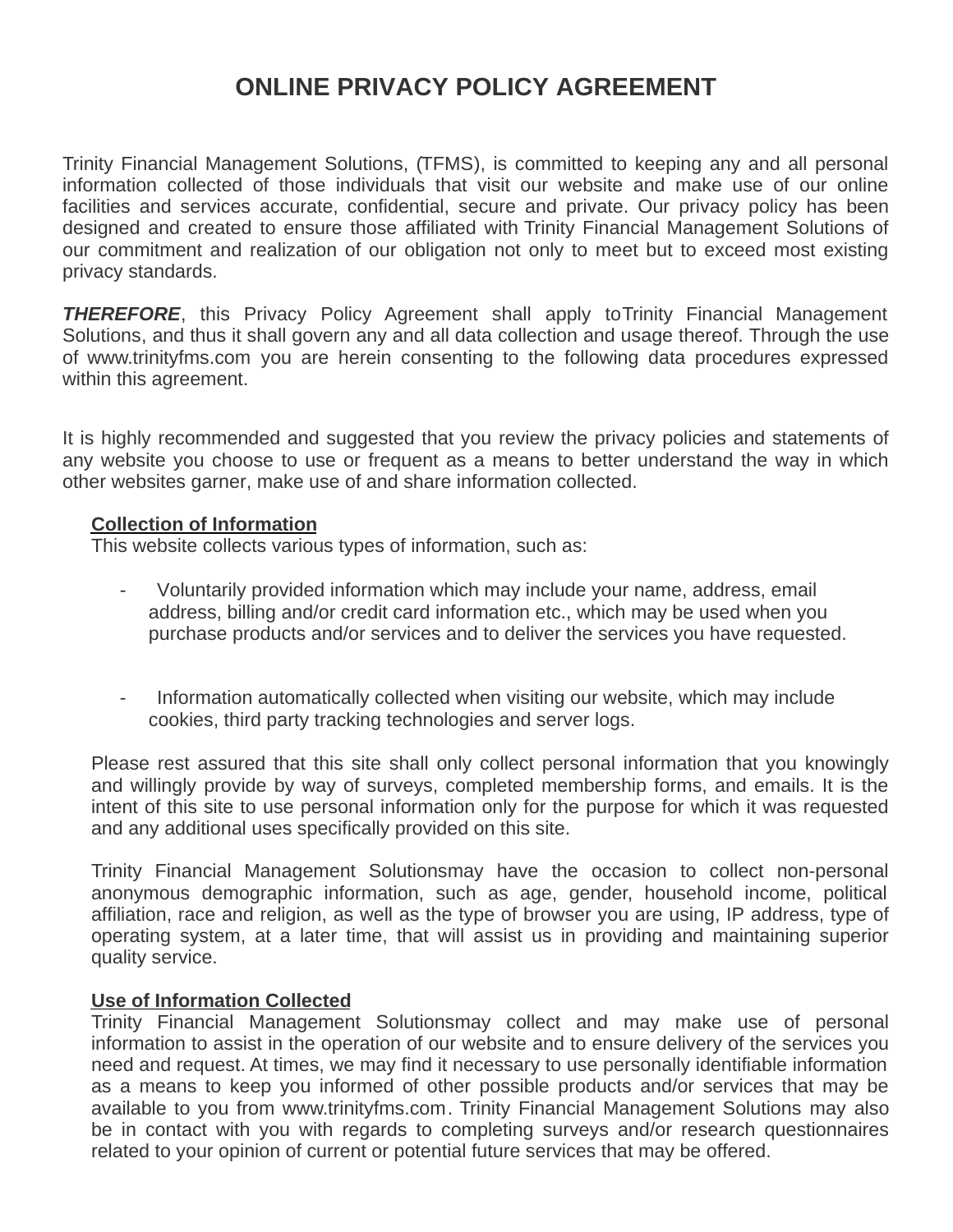Trinity Financial Management Solutionsdoes not now, nor will it in the future, sell, rent or lease any of its customer lists and/or names to any third parties.

Trinity Financial Management Solutions may deem it necessary to follow websites and/or pages that their users may frequent in an effort to gleam what types of services and/or products may be the most popular to customers or the general public.

Trinity Financial Management Solutionsmay disclose your personal information, without any prior notice to you, unless required to do in accordance to applicable laws and/or in a good faith belief that such action is deemed necessary or required in an effort to:

- Remain in conformance with any decrees, laws and/or statutes or in an effort to comply with any process which may be served upon Trinity Financial Management Solutionsand/or its website;
- Maintain, safeguard and/or preserve all the rights and/or property of Trinity Financial Management Solutions; and
- Perform under demanding conditions in an effort to safeguard the personal safety of users of www.trinityfms.comand/or the general public.

## **Non-Marketing Purposes**

Trinity Financial Management Solutionsgreatly respects your privacy. We do maintain and reserve the right to contact you if needed for non-marketing purposes (such as bug alerts, security breaches, account issues, and/or changes in Trinity Financial Management Solutions products and services). In certain circumstances, we may use our website, newspapers, or other public means to post a notice.

## **Children Under Age of 13**

Trinity Financial Management Solutionsdoes not knowingly collect personal identifiable information from children under the age of thirteen (13) without verifiable parental consent. If it is determined that such information has been inadvertently collected on anyone under the age of thirteen (13), we shall immediately take the necessary steps to ensure that such information is deleted from our system's database. Anyone under the age of thirteen (13) must seek and obtain parent or guardian permission to use this website.

## **Unsubscribe or Opt-Out**

All users and/or visitors to our website have the option to discontinue receiving communication from us and/or reserve the right to discontinue receiving communications by way of email or newsletters. To discontinue or unsubscribe to our website please send an email that you wish to unsubscribe to bizmanager@trinityfms.com. If you wish to unsubscribe or opt-out from any third party websites, you must go to that specific website to unsubscribe and/or opt-out. Trinity Financial Management Solutionswill continue to adhere to the privacy policy described herein with respect to any personal information previously collected.

#### **Links to Other Web Sites**

Our website does contain links to affiliate and other websites.Trinity Financial Management Solutionsdoes not claim nor accept responsibility for any privacy policies, practices and/or